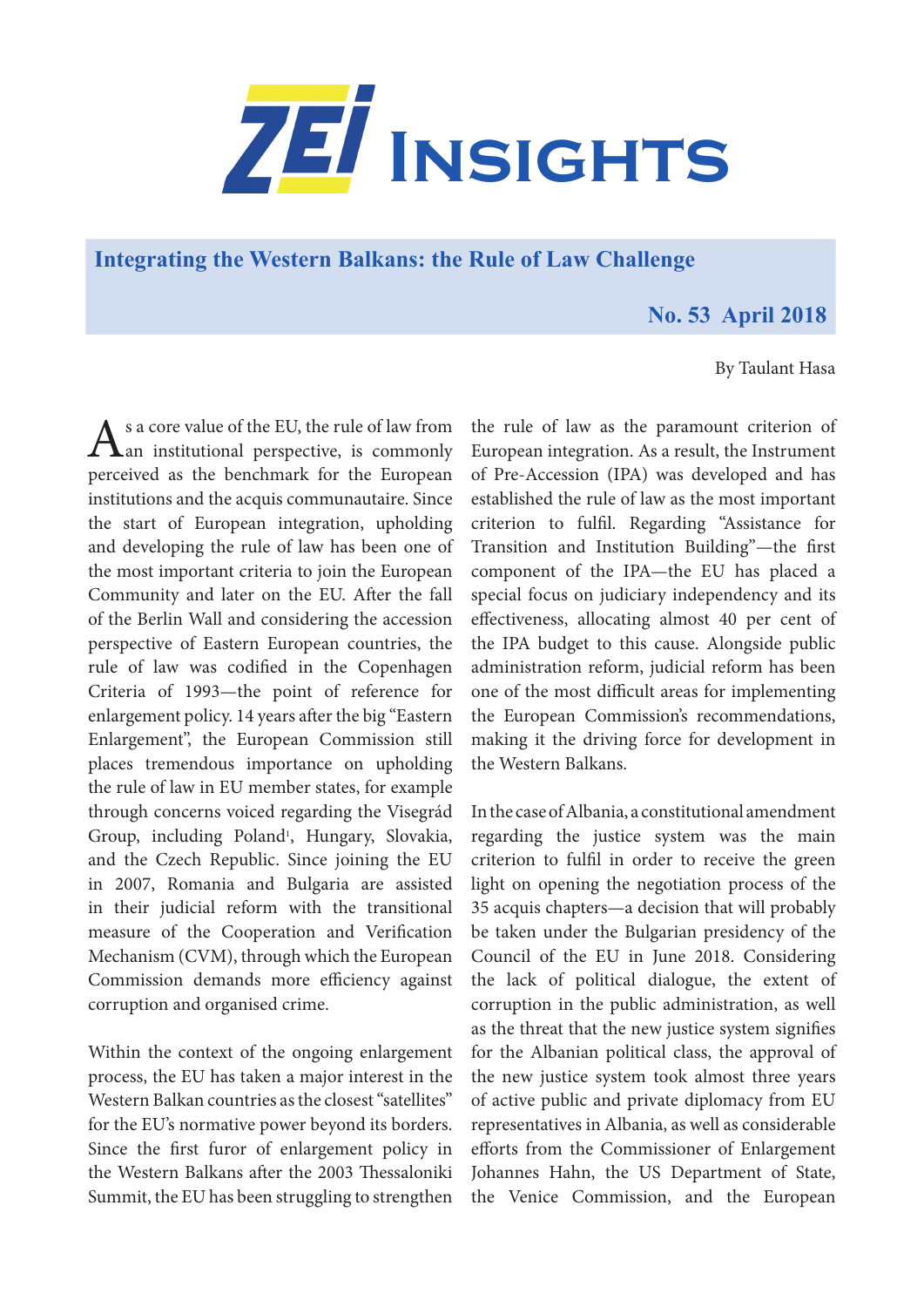Parliament. The technical mission of the EU in Albania, EUROALIUS2 , also played a crucial role by closely monitoring the preparation and consolidation of the new justice system. Among the 26 articles of the Albanian Constitution that regulate the justice system, the constitutional amendment changed 21 of these articles, required the approval of more than 50 laws, and created 13 new institutions. One of the most important reforms is the installation of a "vetting" process, which is an ongoing review of scanning judges and prosecutors in corruption cases. This reform lays the ground for improving the efficiency of prosecutors and has established a means of verification for the moral and professional conduct of judges. The implementation of this reform will be the lighthouse for European integration of the country.

In the case of Serbia, the European Commission has recommended to reform the justice system, with an emphasis on judiciary independency, since opening chapters 23 and 24<sup>3</sup> in 2015 in order to speed up the negotiations. Aside from the dialogue with Kosovo, reforming and guaranteeing the rule of law is the biggest challenge for Serbia to join the EU. As is the case with Albania, judiciary independency and its effectiveness are key issues, which will require Serbia to amend its constitution. These potential constitutional amendments may also affect Serbia's relationship with Kosovo, as the preamble of the Serbian Constitution refers to Kosovo as an integral part of its territory.

Since 2008, the EU has deployed its biggest mission on the rule of law in its history, with a staff of 800 people, in Kosovo. The European Union Rule of Law Mission (EULEX) was created only a few days after Kosovo's declaration of independence, and has provided assistance to the judiciary power, including judges and prosecutors from EU member states. The EU has provided the most important regulatory instruments for Kosovo regarding economic development as well as regional cooperation and stability. Furthermore,

along with NATO's KFOR, the EU is the most credible actor to keep Kosovo on the track of maintaining stability and development. This has been the first time that the EU has acted as a "judicial power", adding state competences to its foreign policy and thereby making enlargement policy a key factor for conflict prevention and stability in the Balkans.

In the case of Bosnia and Herzegovina, European integration has been blocked due to the lack of implementation of the ruling on the Sejdic-Finci case, delivered by the European Court of Human Rights in 2009. The European Court of Human Rights deliberated that the preamble of the Bosnia and Herzegovina Constitution collides with article 14 of the European Convention on Human Rights, which guarantees equal treatment of minority groups without any discrimination. According to political and ethnic inclinations as articulated in the constitution, only Croats, Serbs and Bosnians can be elected to a political office, such as the "House of Peoples". Other minorities in this case Jacob Finci who is of Hebrew heritage and Dervo Sejdic who is of Roma decent—are not able to be elected. Since the ruling in 2009, the EU has been calling for a constitutional amendment. However, this has appeared to be strenuous due to opposition from the Republic of Srpska, hidden behind an independence project and somehow backed by the Serbian political class. Despite these challenges, the EU has not included this element in its public diplomacy with Serbia, instead mainly focusing on a dialogue between Serbia and Kosovo. The Republic of Srpska puts up the fiercest resistance to a functional federation, which is affecting political dialogue and much needed governance reforms required for further progress in the European integration project. Currently Bosnia and Herzegovina remains at the first stage of accession, namely that of being a potential candidate. The Dayton Peace Agreement and subsequently the Bosnia and Herzegovina Constitution, have created a reality where ethnicity is above the state, with the European standard being the exact opposite.